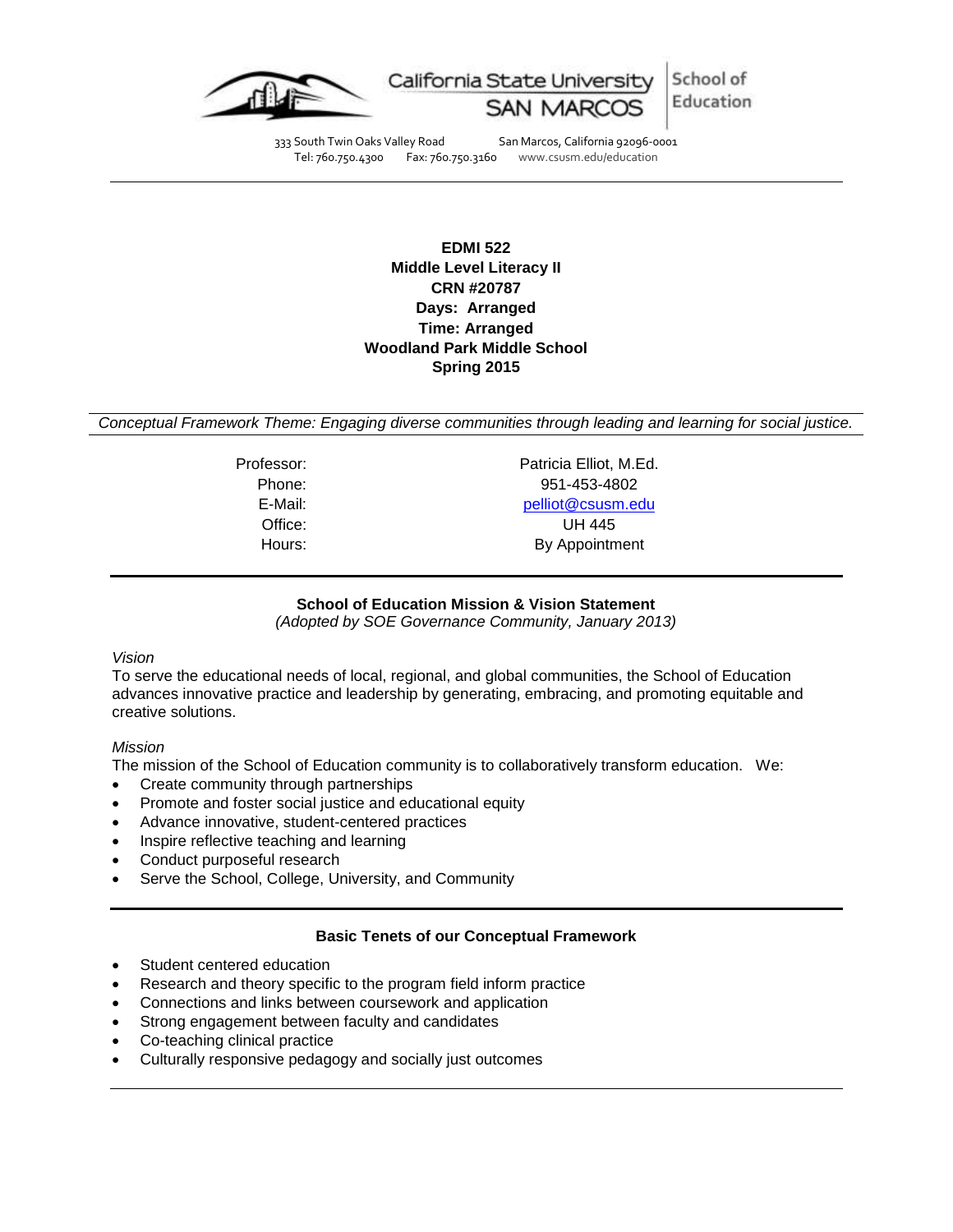# **Table of Contents**

| Example 1: California Reading Initiative Reading/ Language Arts Components Grid  18 |  |
|-------------------------------------------------------------------------------------|--|
|                                                                                     |  |
|                                                                                     |  |
|                                                                                     |  |
|                                                                                     |  |
|                                                                                     |  |

## **COURSE DESCRIPTION**

<span id="page-1-0"></span>Focuses on developing an understanding of theory, methodology, and assessment of English Language Arts and second language learning in self-contained or departmentalized settings. Prerequisite: EDMI  $521.$ 

# **Course Prerequisites**

<span id="page-1-1"></span>Admission to the Middle Level/Multiple Subjects Teacher Credential program. Successful completion of **EDMI 521.** 

# **Course Objectives**

#### <span id="page-1-2"></span>**KNOWLEDGE**

Students will:

- gain an understanding of how a first and second language is acquired.  $\bullet$
- gain an understanding of the reading process and its relationship to thought, language and  $\bullet$ learning.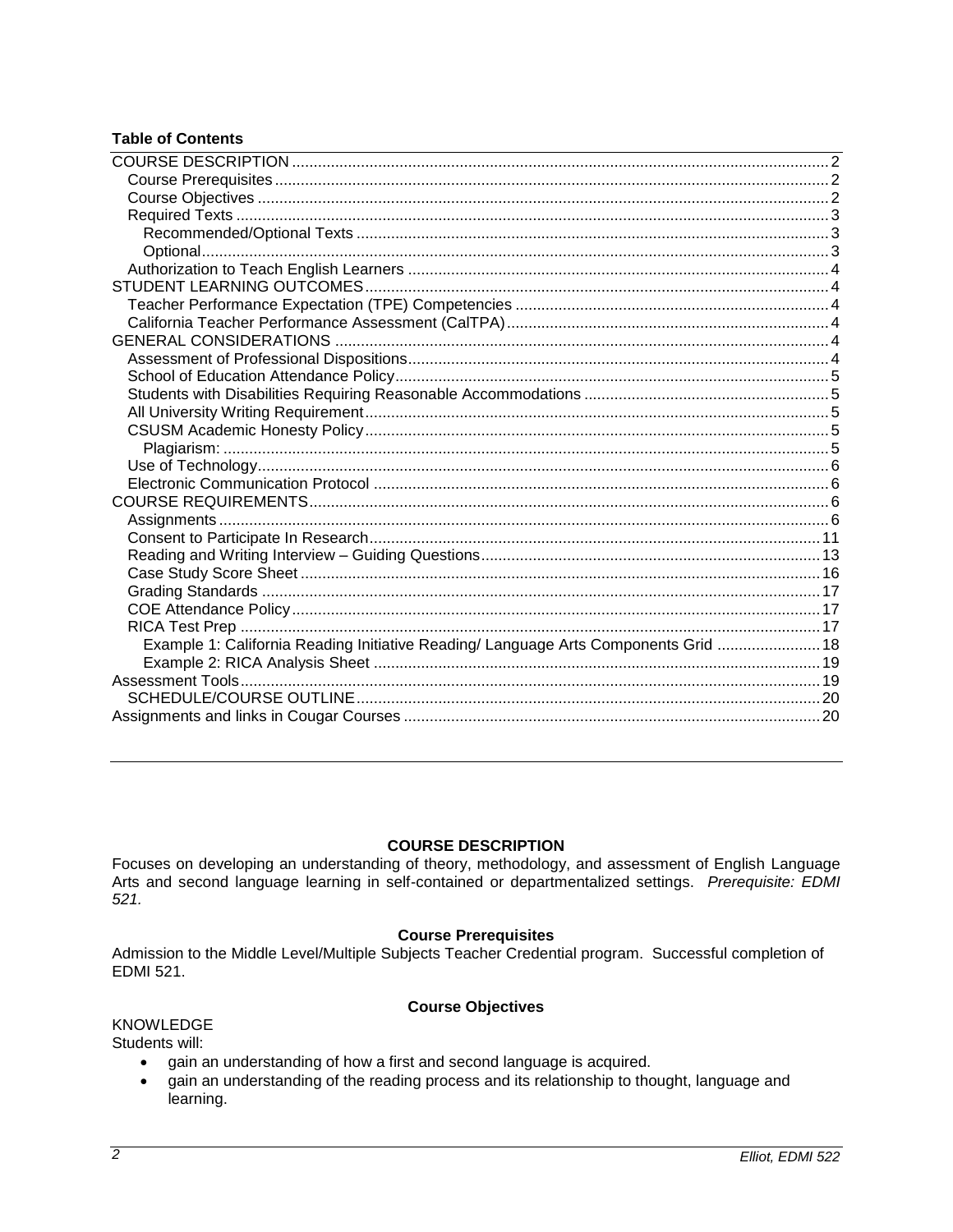- gain an understanding of how people learn to read and write in their first and second language
- become familiar with current approaches to the teaching of reading and writing and the theoretical bases of such approaches.
- become familiar with current approaches to the teaching of reading and writing in culturally and linguistically diverse elementary school classrooms
- become familiar with classroom diagnostic techniques and evaluation procedures.
- become familiar with current approaches to the teaching of reading and writing to children with special learning needs

## **SKILLS**

Students will:

- become sensitive observers of children's language using behaviors.
- analyze children's reading and writing behavior as a basis for making instructional decisions
- translate the results of formal and informal assessment of children's reading and writing behaviors into instructional plans
- develop the ability to select appropriate materials and instructional strategies to meet the individual needs of students
- learn how to organize the classroom for teaching reading and writing to culturally and linguistically diverse populations.

#### ATTITUDES AND VALUES

Students will:

- develop an appreciation for the natural language abilities children possess for processing and producing print
- develop an appreciation for the need and value of integrating reading and writing into all areas of the curriculum
- affirm the importance of a rich environment for developing an effective language arts program.
- develop a sensitivity to and appreciation for culturally and linguistically diverse learners.
- develop a sensitivity to and appreciation for children with special learning needs
- develop an appreciation for the importance of reading and writing for their own personal and professional growth
- develop a respect for each student, his/her abilities and background and the student's right to instruction that meets his or her individual needs.

# **Required Texts**

- <span id="page-2-0"></span>Beers, K. (2003 When Kids Can't Read. Portsmouth. Heinemann. ISBN 0-86709-519-9
- Fisher, D. & Frey, N. (2012)  $3^{rd}$  edition. Improving Adolescent Literacy: Content Area Strategies at Work. ISBN-13: 978-0-13-248712-2
- $\bullet$  Johns, J. (11<sup>th</sup> ed.) Basic Reading Inventory. Iowa: Kendall Hunt.
- Strong, W. (2012) (2<sup>nd</sup> edition) Coaching Writing in Content Areas: Write for insight strategies, grades 6-12

#### <span id="page-2-1"></span>**Recommended/Optional Texts**

- Daoud, A. Middle and High School English Learners and the Common Core Standards: Equitable Instruction in Content Area Classrooms. (Pearson Resources for teaching English learners)
- Zarrillo, James J. (2011) (3<sup>rd</sup> edition) Ready for Revised RICA: A Test Preparation Guide for California's Reading Instruction Competence Assessment. Prentice Hall

## <span id="page-2-2"></span>**Optional**

Book Creator (\$4.99) iMovie (\$4.99) Explain Everything (\$2.99) Common Core Standards (free but they are the national standards)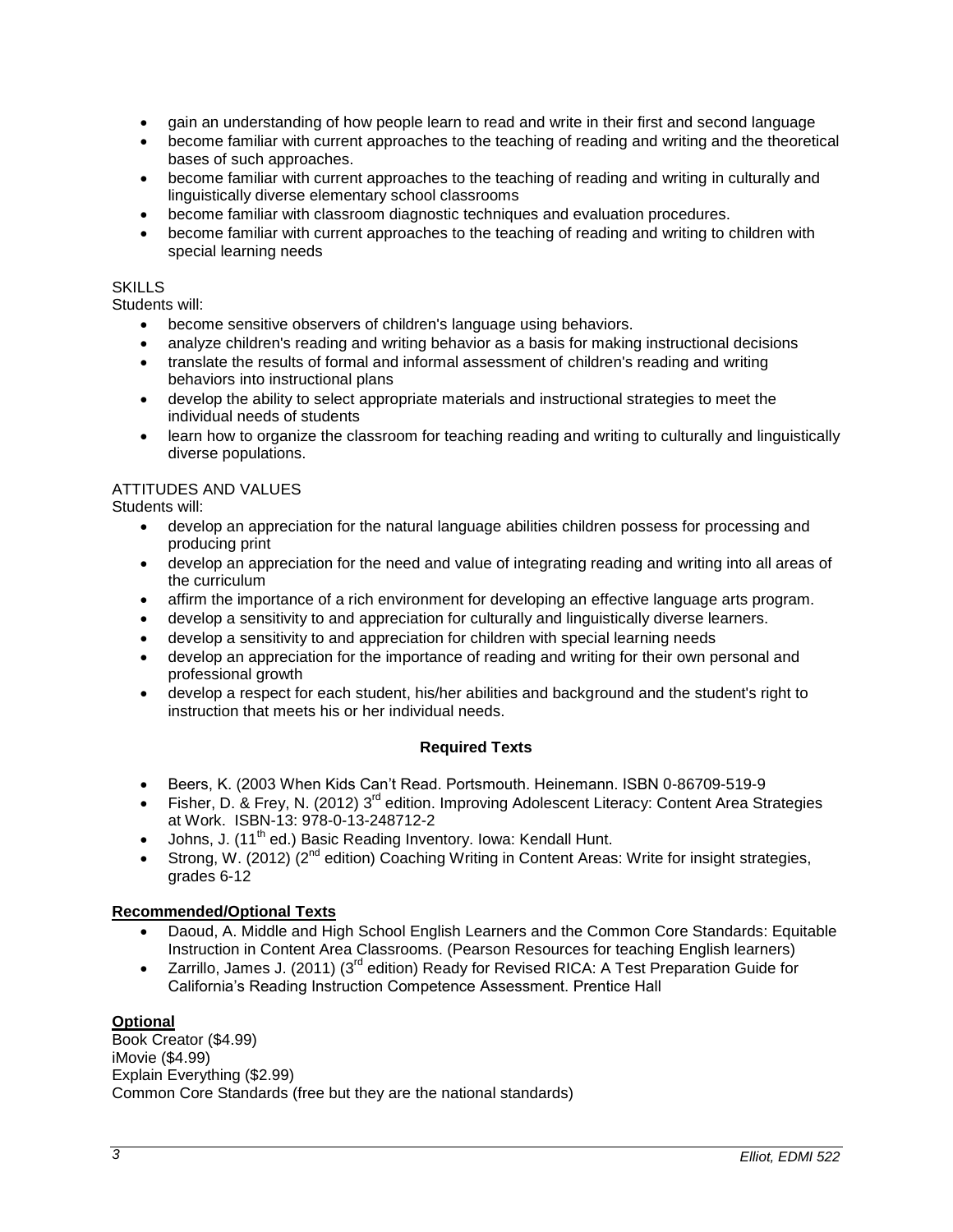### **Authorization to Teach English Learners**

<span id="page-3-0"></span>This credential program has been specifically designed to prepare teachers for the diversity of languages often encountered in California public school classrooms. The authorization to teach English learners is met through the infusion of content and experiences within the credential program, as well as additional coursework. Candidates successfully completing this program receive a credential with authorization to teach English learners.

<span id="page-3-1"></span>*(Approved by CCTC in SB 2042 Program Standards, August 02)*

## **STUDENT LEARNING OUTCOMES**

## **Teacher Performance Expectation (TPE) Competencies**

<span id="page-3-2"></span>The course objectives, assignments, and assessments have been aligned with the CTC standards for tcredential to develop the skills, knowledge, and attitudes necessary to assist schools and district in implementing effective programs for all students. The successful candidate will be able to merge theory and practice in order to realize a comprehensive and extensive educational program for all students. You will be required to formally address the following TPEs in this course:

#### **TPE 1A – Subject-Specific Pedagogical Skills for Multiple Subject Teaching Assignments: Reading**

#### **California Teacher Performance Assessment (CalTPA)**

<span id="page-3-3"></span>Beginning July 1, 2008 all California credential candidates must successfully complete a state-approved system of teacher performance assessment (TPA), to be embedded in the credential program of preparation. At CSUSM this assessment system is called the CalTPA or the TPA for short.

To assist your successful completion of the TPA, a series of informational seminars are offered over the course of the program. TPA related questions and logistical concerns are to be addressed during the seminars. Your attendance to TPA seminars will greatly contribute to your success on the assessment.

Additionally, SOE classes use common pedagogical language, lesson plans (lesson designs), and unit plans (unit designs) in order to support and ensure your success on the TPA and more importantly in your credential program.

The CalTPA Candidate Handbook, TPA seminar schedule, and other TPA support materials can be found on the SOE website: http://www.csusm.edu/education/CalTPA/ProgramMaterialsTPA.html

#### **GENERAL CONSIDERATIONS**

#### **Assessment of Professional Dispositions**

<span id="page-3-5"></span><span id="page-3-4"></span>Assessing a candidate's dispositions within a professional preparation program is recognition that teaching and working with learners of all ages requires not only specific content knowledge and pedagogical skills, but positive attitudes about multiple dimensions of the profession. The School of Education has identified six dispositions – social justice and equity, collaboration, critical thinking, professional ethics, reflective teaching and learning, and life-long learning—and developed an assessment rubric. For each dispositional element, there are three levels of performance - *unacceptable*, *initial target*, and *advanced target*. The description and rubric for the three levels of performance offer measurable behaviors and examples.

The assessment is designed to provide candidates with ongoing feedback for their growth in professional dispositions and includes a self-assessment by the candidate. The dispositions and rubric are presented, explained and assessed in one or more designated courses in each program as well as in clinical practice. Based upon assessment feedback candidates will compose a reflection that becomes part of the candidate's Teaching Performance Expectation portfolio. Candidates are expected to meet the level of *initial target* during the program.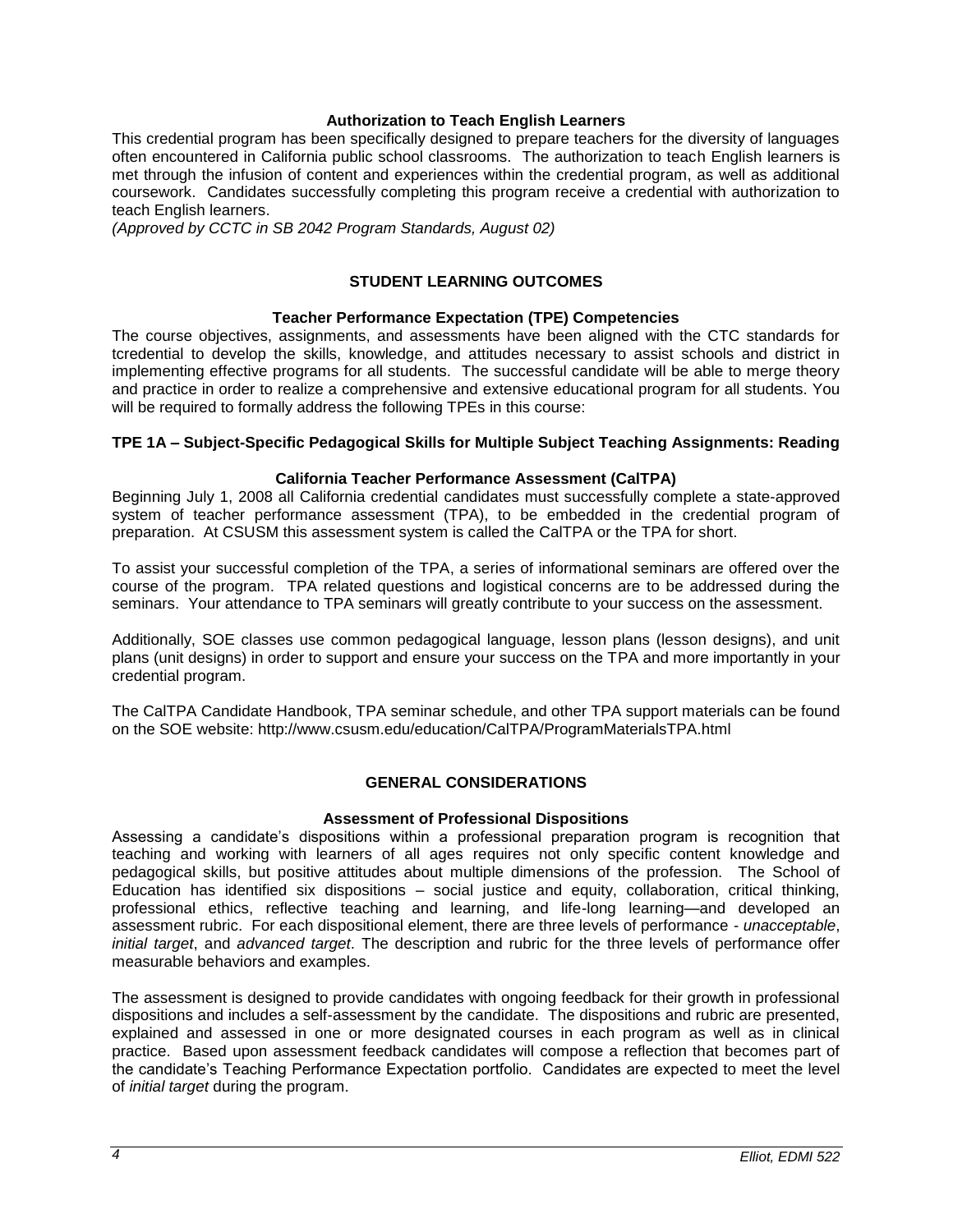#### **School of Education Attendance Policy**

<span id="page-4-0"></span>Due to the dynamic and interactive nature of courses in the School of Education, all candidates are expected to attend all classes and participate actively. At a minimum, candidates must attend more than 80% of class time, or s/he may not receive a passing grade for the course at the discretion of the instructor. Individual instructors may adopt more stringent attendance requirements. Should the candidate have extenuating circumstances, s/he should contact the instructor as soon as possible. *(Adopted by the COE Governance Community, December, 1997).*

**A good student is one who adheres to standards of dependability and promptness. If you miss more than two class sessions or are late (or leave early) for more than three sessions, you cannot receive an A. If you miss more than three class sessions you cannot receive a B. Notification of absences does not allow students to assume they are automatically excused from class or making up missed class. Late assignments will be penalized by a 5% deduction in points for each weekday late. After two weeks, late assignments will be given a zero. If you have extraordinary circumstances in your life that will impact your assignments, please let me know. I want you to be able to stay in school and succeed. If you have any questions or concerns, please feel free to come in and speak with me about them.**

#### **Students with Disabilities Requiring Reasonable Accommodations**

<span id="page-4-1"></span>Candidates with disabilities who require reasonable accommodations must be approved for services by providing appropriate and recent documentation to the Office of Disable Student Services (DSS). This office is located in Craven Hall 4300, and can be contacted by phone at (760) 750-4905, or TTY (760) 750-4909. Candidates authorized by DSS to receive reasonable accommodations should meet with their instructor during office hours or, in order to ensure confidentiality, in a more private setting.

#### **All University Writing Requirement**

<span id="page-4-2"></span>Every course at the university must have a writing requirement of at least 2500 words.

#### **CSUSM Academic Honesty Policy**

<span id="page-4-3"></span>"Students will be expected to adhere to standards of academic honesty and integrity, as outlined in the Student Academic Honesty Policy. All written work and oral presentation assignments must be original work. All ideas/materials that are borrowed from other sources must have appropriate references to the original sources. Any quoted material should give credit to the source and be punctuated with quotation marks.

Students are responsible for honest completion of their work including examinations. There will be no tolerance for infractions. If you believe there has been an infraction by someone in the class, please bring it to the instructor's attention. The instructor reserves the right to discipline any student for academic dishonesty in accordance with the general rules and regulations of the university. Disciplinary action may include the lowering of grades and/or the assignment of a failing grade for an exam, assignment, or the class as a whole."

Incidents of Academic Dishonesty will be reported to the Dean of Students. Sanctions at the University level may include suspension or expulsion from the University.

## <span id="page-4-4"></span>**Plagiarism:**

As an educator, it is expected that each candidate will do his/her own work, and contribute equally to group projects and processes. Plagiarism or cheating is unacceptable under any circumstances. If you are in doubt about whether your work is paraphrased or plagiarized see the Plagiarism Prevention for Students website [http://library.csusm.edu/plagiarism/index.html.](http://library.csusm.edu/plagiarism/index.html) If there are questions about academic honesty, please consult the University catalog.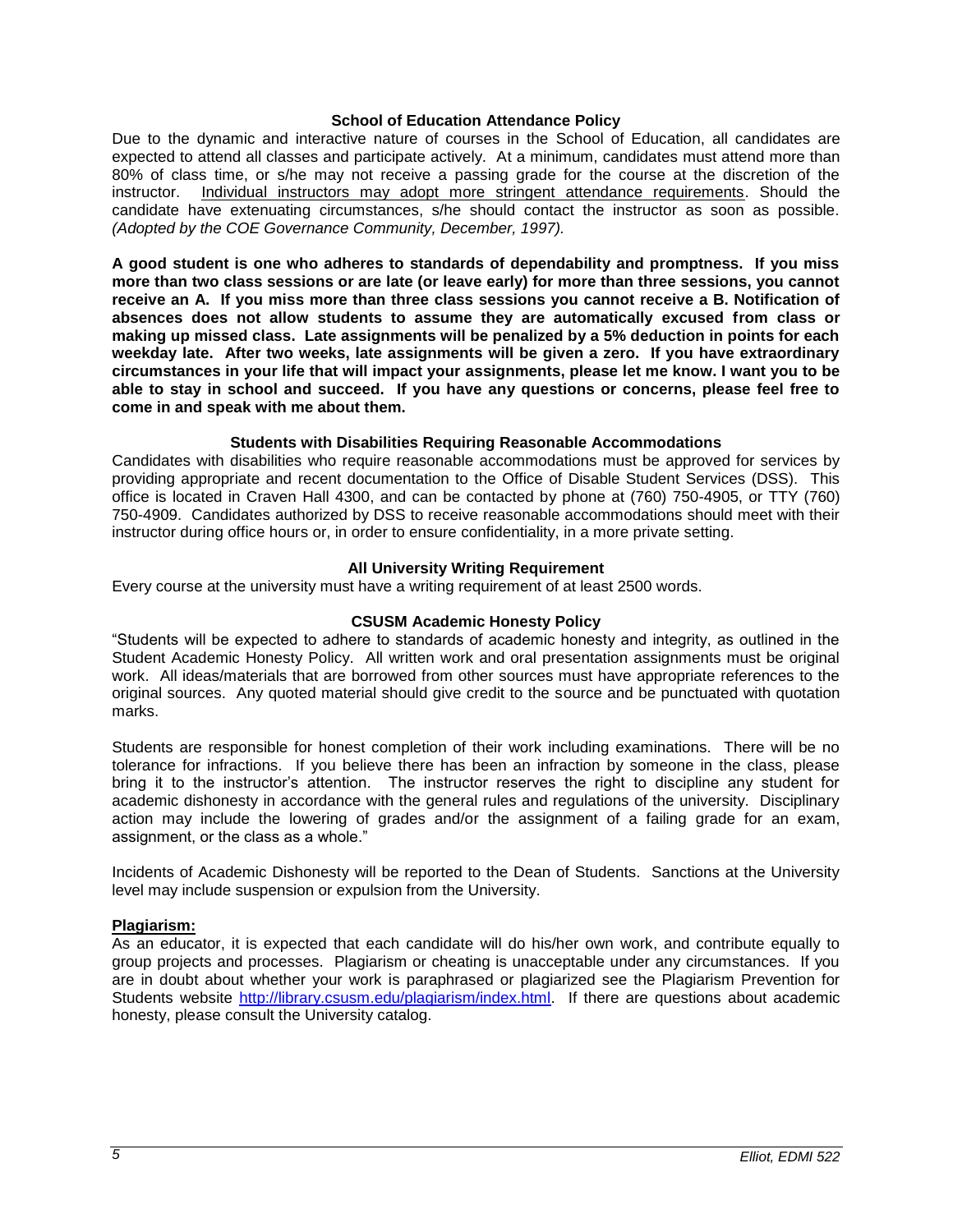### **Use of Technology**

<span id="page-5-0"></span>Candidates are expected to demonstrate competency in the use of various forms of technology (i.e. word processing, electronic mail, Moodle, use of the Internet, and/or multimedia presentations). Specific requirements for course assignments with regard to technology are at the discretion of the instructor. Keep a digital copy of all assignments for use in your teaching portfolio. Some assignments will be submitted online, and some will be submitted in hard copy as well. Details will be given in class.

#### **Electronic Communication Protocol**

<span id="page-5-1"></span>Electronic correspondence is a part of your professional interactions. If you need to contact the instructor, e-mail is often the easiest way to do so. It is my intention to respond to all received e-mails in a timely manner. Please be reminded that e-mail and on-line discussions are a very specific form of communication, with their own nuances and etiquette. For instance, electronic messages sent in all upper case (or lower case) letters, major typos, or slang, often communicate more than the sender originally intended. With that said, please be mindful of all e-mail and on-line discussion messages you send to your colleagues, to faculty members in the School of Education, or to persons within the greater educational community. All electronic messages should be crafted with professionalism and care. Things to consider:

- Would I say in person what this electronic message specifically says?
- How could this message be misconstrued?
- Does this message represent my highest self?
- Am I sending this electronic message to avoid a face-to-face conversation?

In addition, if there is ever a concern with an electronic message sent to you, please talk with the author in person in order to correct any confusion.

#### **COURSE REQUIREMENTS**

#### **Assignments**

#### <span id="page-5-3"></span><span id="page-5-2"></span>**Reading reflections (35pts.)**:

It is expected that everyone will understand all the readings and will come to class prepared to discuss them. Write at least 3 comments or questions from the readings for that session. **Do not summarize**. Please give thoughtful *reactions, responses, and reflections*. If the readings are from more than one book or article, comment on each. We will use these as the basis of our discussion at the beginning of some classes. I will collect them at the beginning of each session and they should show that you have done the reading. If a reading is repeated, do not comment on it again.

#### **Writing Strategy Lesson Plan (15 points)**

You will write and present a writing strategy lesson plan for a small group or whole class activity that takes into account the needs of your students. They can be mini-lessons, direct instruction, inquiry, or any format you choose. This is also an opportunity to try a *writing-in-the-content-areas* lesson. Make your lesson active, interesting, fun and meaningful. The lesson should be about a writing **strategy**, not, for example, a whole long unit on how to write a story. Write a lesson about aspects of writing the story (or whatever genre you choose), the elements of writing, like how to develop character or setting. The biggest mistake student teachers (and some teachers) make is thinking teaching writing is making an assignment and then grading it. That's not teaching students HOW to write. Another common mistake is teaching grammar and surface features, like comma use and then practicing it on sentences. That's test prep, not really teaching writing. Grammar needs to be taught in the context of writing. Examples of possible strategies include:

How to begin a piece of writing Writing an engaging opening Narrowing or expanding topics Using a piece of literature as a model for writing Paragraphing within a piece of writing Developing characters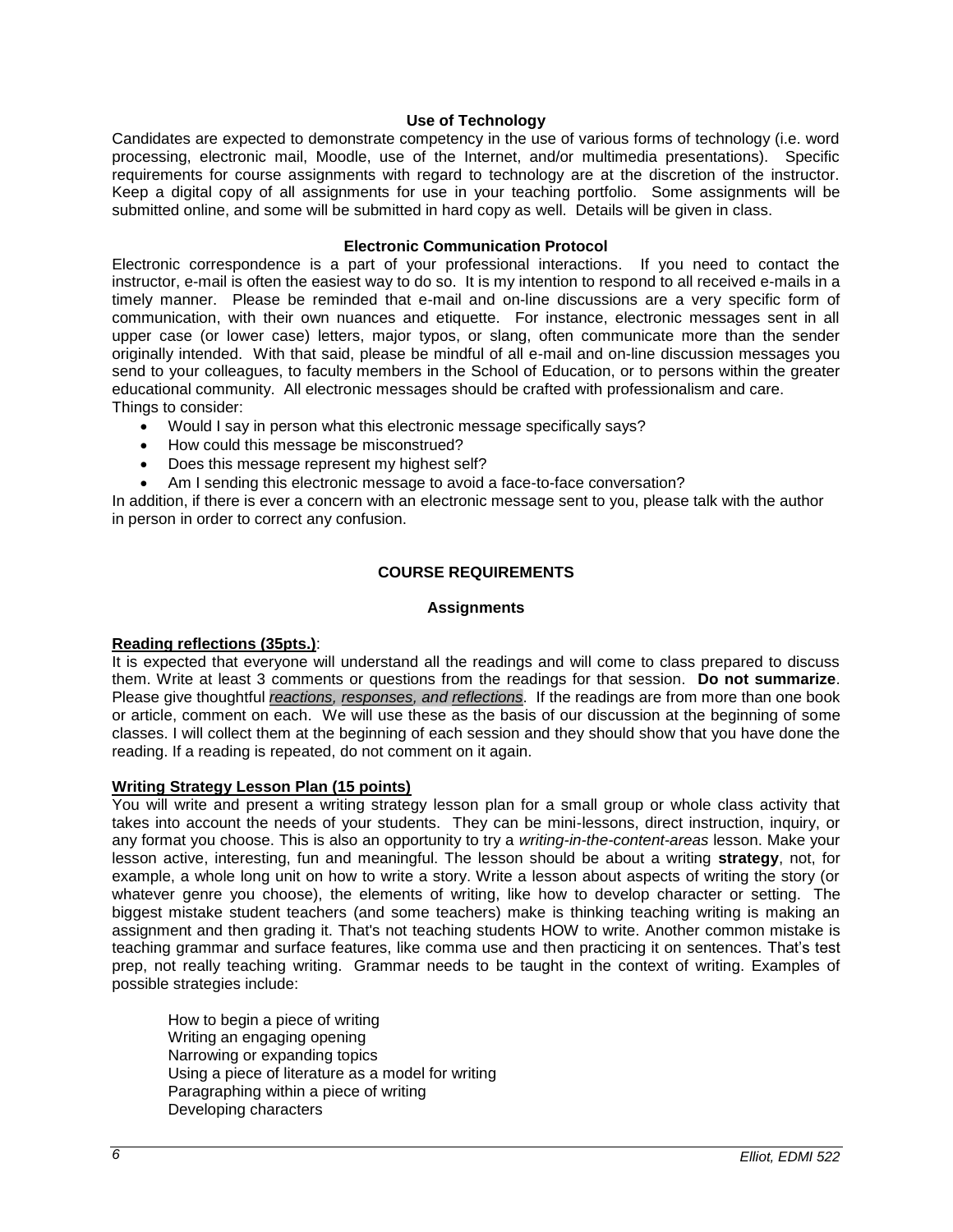Developing a central idea Organizational structure for a particular kind of writing (compare/contrast, persuasion, etc.) Monitoring writing to see if it makes sense Editing writing Determining if sources/evidence is credible Making transitions between paragraphs Using graphic organizers to plan and or organize writing Using active verbs Sentence variety or interesting sentence structure Peer response – teaching students how to provide effective feedback Strategies specific to a particular domain (like informative, argument, etc.) Writing in science, social studies, math, art, music, P.E.

*Keep in mind when writing your lesson*: What is the purpose of your lesson? How does it relate to real writing? What are your learning goals? How are they aligned with the CA Reading/Language Arts standards? (Check the Reading/Language Arts framework for CA public schools. Also check the new Common Core Standards.) How will you present the lesson (instructional strategies, resource materials, time frame)? How will you group students for the lesson? How will you assess your students? What accommodations will you provide for students who need additional help?

*Important*: Your lesson must address the needs of mainstream students, as well as make provisions for second language learners, students presenting difficulty, and accelerated students. How are you going to work with students who are having difficulty? How will you scaffold second language learners' learning during the lesson? How will your lesson provide enrichment for accelerated students? Will you meet with students individually or in a small group while other students work independently?

## **Post your lesson in the moodle before you demonstrate your lesson.**

**Recommended sites for literacy lessons (**in no particular order): There are many websites with lesson plans. The following are some of my favorites. You don't have to use these. I'm just trying to save you some time. There are many more out there, just be aware of who sponsors the site and what the sponsor might be trying to sell you or what their philosophical orientation might be.

- 1. **Readwritethink**: Co-sponsored by NCTE and IRA the two premier literacy professional organizations: http://www.readwritethink.org/
- 2. **Teaching that makes sense**: www.ttms.org
- 3. **Two writing teachers:** http://twowritingteachers.wordpress.com
- 4. **Achieve the Core**: <http://www.achievethecore.org/>When you get there click on ELA/Literacy at the top but notice that math lessons are also available.
- 5. **Teaching Channel**: [https://www.teachingchannel.org](https://www.teachingchannel.org/) Tons of great videos of good Common Core lessons
- 6. **Scholastic**: http://www2.scholastic.com/browse/home.jsp
- 7. **Kathy Schrock**: Educator who vetted and compiled an impressive list of resources for teachers. She was one of the first to post a website of resources for educators on the web: http://school.discoveryeducation.com/schrockguide/
- 8. **National Council of Teachers of English**: www.ncte.org. While you are there join the Ning: http://ncte2008.ning.com/
- 9. **International Reading Association**:<http://www.reading.org/General/Default.aspx>
- 10. **Science and literacy**: http://www.scienceandliteracy.org
- 11. **National Writing Project**: www.nwp.org
- 12. **Writing Fix**: Sponsored by the Northern Nevada Writing Project:<http://writingfix.com/>
- 13. **Always write:** Corbett Harrison, creator of Writing Fix's website created his own site with many of the Writing Fix resources and more: http://corbettharrison.com
- 14. **University of Connecticut site:** A great resource for finding other good resources: <http://www.literacy.uconn.edu/teachers.htm>
- 15. **Reading Quest:** A great site full of comprehension strategies for all content areas: **<http://www.readingquest.org/strat/>**
- 16. **Web English Teacher:** <http://webenglishteacher.com/>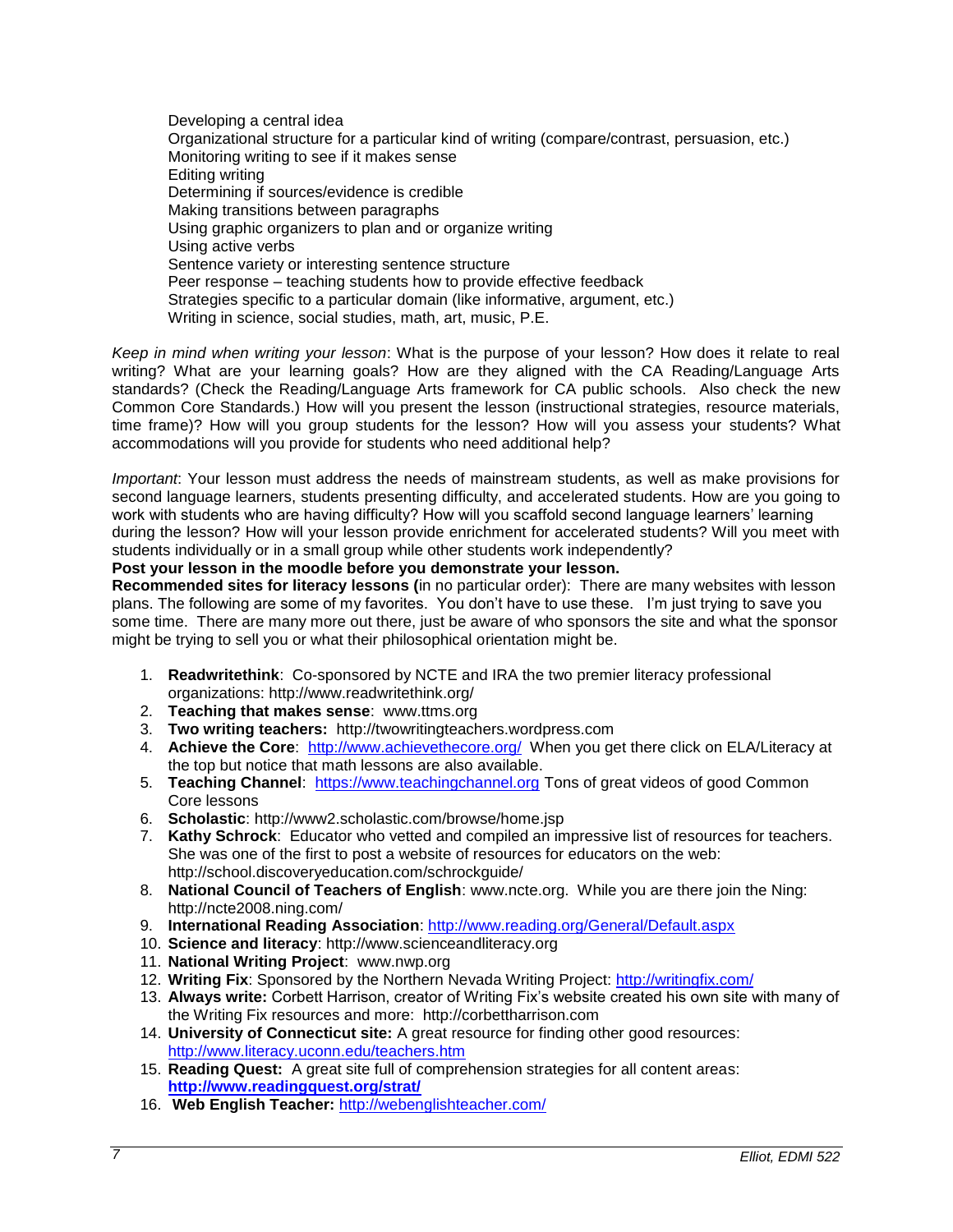- 17. **Shmoop: Resources for teachers**:<http://www.shmoop.com/> (Some free, some you have to pay for)
- 18. **Digital Writing** : http://digitalis.nwp.org
- 19. **Ted Ed**: Teacher created lessons using TED videos: [http://ed.ted.com](http://ed.ted.com/)

### **Writing Portfolio (20 points) Due March 3**

We will be doing several pieces of different kinds of writing primarily in class. You will keep all drafts in a folder. Not every piece will be finished, but at least one or more will be completed. You will write a reflection about your portfolio and your writing process. Your reflection will identify which pieces you think are your best writing and which pieces illustrate learning about writing. When you reflect upon your process please address the following questions: How did you get started? What was it like writing the first draft? What was difficult for you? What was easy? What kinds of decisions did you have to make in the writing? Did you consider an audience when you were writing? Who was your audience? Especially respond to: What did you learn about fostering student's writing. DO NOT BEGIN THIS ASSIGNMENT UNTIL IT IS DISCUSSED IN CLASS!

**Final reflection and portfolio due: March 3**

## **Educational App Presentation (5 points)**

Choose an educational app that can be used in the classroom to support reading, writing, and/or research. A list of suggested apps is listed below:

#### **Recommended Educational iPad Apps**

**Dropbox** QR Reader or whatever QR reader you prefer eStandards lite (California Common Core Standards) **Subtext** Evernote Goodnotes Side by side Thing link **Educreations** Show me Trading cards (from ReadWriteThink) Strip Design **Tootastic** Popplet Lite StoryKit Picture Book Book Creator Express Inspiration, Idea sketch, visualize free or Ink flow (one or all) Mindblowing **ScreenChomp** Slide shark Tumblr Instant poetry Mad Lips Swipe Word mover Venn diagram by IRA Theme poem by IRA RWT Timeline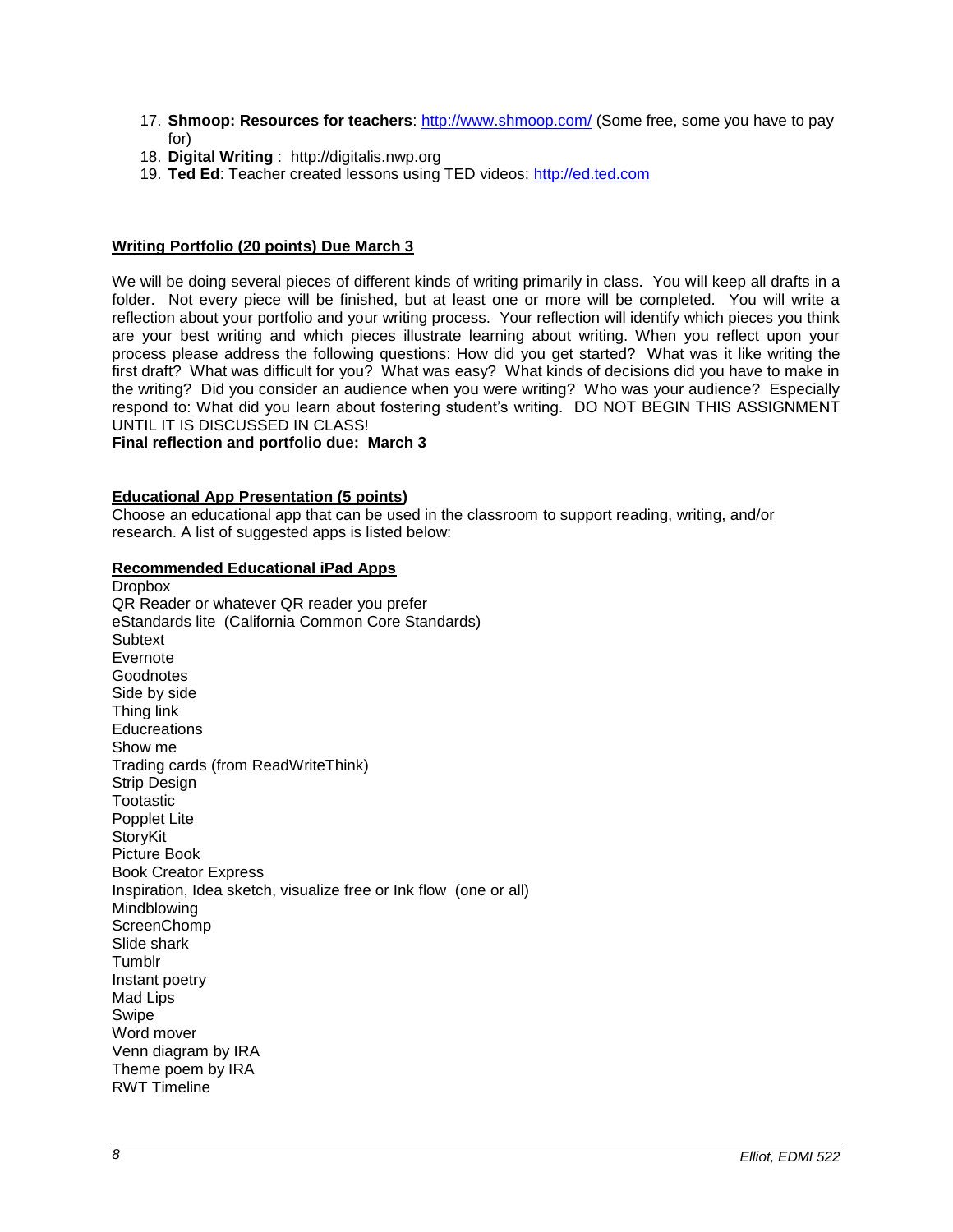## **Case Study (65 points) DUE: March 10**

Choose a student at your school site who struggles with reading and writing (the teachers will help identify students). Choose a student who is reading at least at a first grade level. Identify a student as quickly as possible after starting your observation. Ask your master teacher for a good candidate. Prepare a reading and writing case study on this student:

Important: Take notes as you work with your student. Include your anecdotal notes in the final appendix. (for example, your student's behavior during the activity, reactions to the activity, comments, etc.) in your analysis of the student and in your design of an appropriate instructional plan. Record all the student's oral responses. Don't try to assess the child in only one day. If you think the child is getting tired, stop the assessment for the day and pick up another day. An important part of the assessment is developing a rapport with the child in which s/he is comfortable to fully participate

Your case study will include:

- 1. Learning about your student: This section includes the student's age, grade level, interests, ethnic and linguistic background, etc. Select 3 students, however, you are only going to be working with one student. The other two will be backups- just in case students move or change schools.
- 2. Conduct a reading interview: Use an attitude survey. Surveys are included with this assignment. Summarize the interview and include the original responses in an appendix.
- 3. Reading assessment: Summarize the information gained from a Informal Reading Inventory and include the original data in an appendix. Insert the following chart at the appropriate place:

| Independent | Instructional | Frustration |
|-------------|---------------|-------------|
| Grade level | Grade level   | Grade level |

Word list. Use the graded word lists to ascertain the level at which you will have your student begin to read the reading passage. Start at 2 to 3 grade levels below your student's grade level placement.

Miscue Analysis. Use an expository and narrative text. Record the student reading to be able to conduct the analysis.

Recording and Analysis. Listen to the tape. Record the miscues on a piece of paper containing a duplication of the reading selection. Use the *Johns Informal Reading Inventory (IRI)* to record and analyze the miscues. Analyze the miscues made by your student using what you know about this student. What cues did your student use to make meaning? What are the strengths of your student? Use the analysis sheets in the John's book and transfer that information to the assessment grid provided to record data about your student. Write your analysis in a clear manner. As you write your analysis, consider your original reading interview and consider how the answers given by the student during the interview connect to the miscues. Also consider the quality of the retelling and how you think that is related to the miscues.

Retelling. Before your student reads the expository or narrative text, be sure to tell him/her that you will be asking him/her to retell the story. Ask the comprehension questions as listed in the John's IRI. Also use the criteria provided in the John's to analyze the student's retelling.

4. Recommendations: based on the information you have gathered about the student, discuss his or her strengths (very important - what can he or she do) and weaknesses: what does this student need to work on. Make specific instructional recommendations for how a teacher could work with this student in the future. You might also make recommendations for the student and parents: what can the student do on his or her own that is not dependent on the teacher.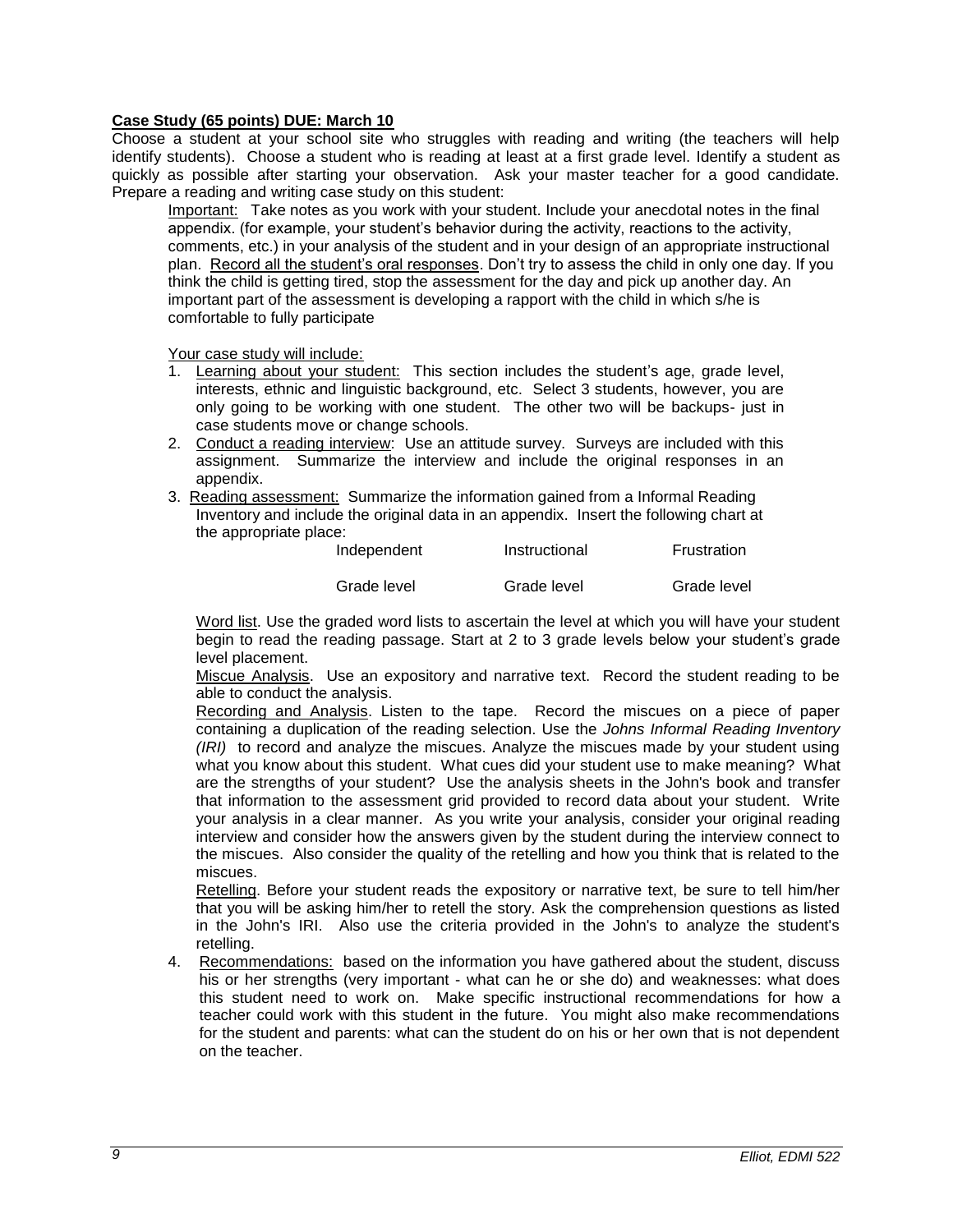- 5. Instructional Plan: Design an instructional plan for your student. You are the teacher. Knowing what you know about your student as a result of assessment, what areas would an appropriate instructional plan focus on? Why? Refer to the standards in the appropriate instructional plan focus on? Reading/Language Arts Framework for CA Public Schools for your child's grade level to guide you as you design the intervention plan.
- 6. Reflection: Based on your classroom observations of reading and writing as well as on what you learned in the assessment process and intervention process, what would you do differently or try differently? What other scaffolds or strategies would you use? How would you use them? What other interventions would you try? What would your next steps in assessment be?
- 7. Appendix: Include the reading and writing interviews, the John's forms, writing samples, and writing rubric.

**Bring the data that you have to class March 2 and we will troubleshoot, and analyze your data. If you need more time with your student, please contact me. For every day late after March 10, 5 points will be automatically deducted.**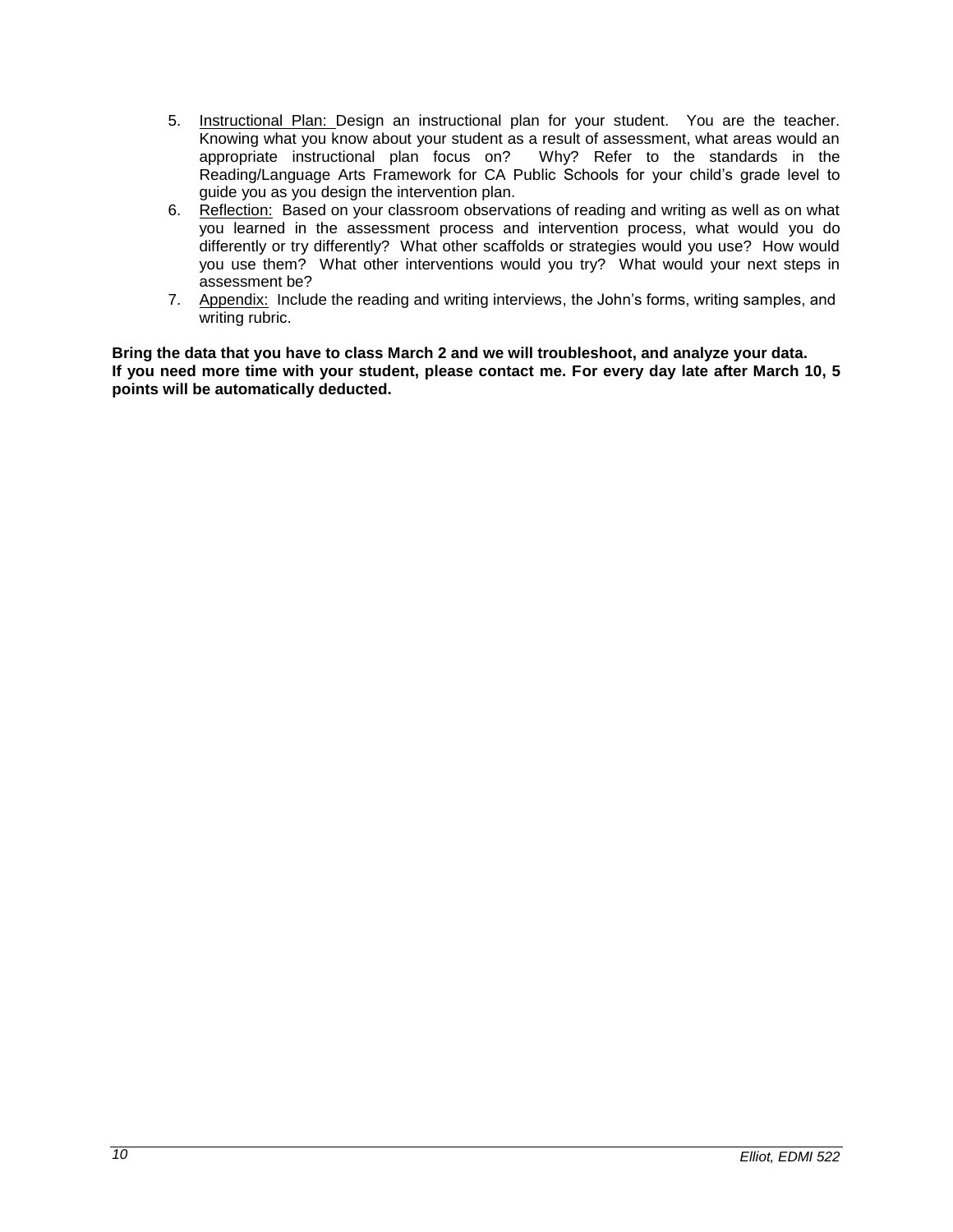

School of California State Universit Education

333 South Twin Oaks Valley Road San Marcos, California 92096-0001 Tel: 760.750.4300 Fax: 760.750.3160 www.csusm.edu/education

#### **Consent to Participate In Research**

<span id="page-10-0"></span>Dear Parents/Caretakers,

\_\_\_\_\_\_\_\_\_\_\_\_\_\_\_\_\_\_\_\_\_\_\_\_, a student teacher at California State University San Marcos, is enrolled this semester in a course that prepares our college students to assess their students' literacy levels and then design appropriate instruction that best addresses the needs of their students. One of the assignments for this class is a case study, which analyzes the literacy and learning practices of a student they are teaching. We are requesting permission to interview and observe your child for this purpose. The CSUSM student teacher will ask questions about the student's experiences with school and literacy and will evaluate the student's reading and writing skills. Reading will assessed by having the student read selected passages and answering comprehension questions. The CSUSM student teacher is not a reading or writing specialist and is not prepared to diagnose a student's difficulties. They will only gather information and look for patterns and areas of significance that can help them to be better teachers of students at the high school level.

There are no risks in this research greater than those involved in everyday classroom practices and assessment. The potential benefits to your child are that he/she gets individual attention and could receive helpful feedback for continued literacy development. Your participation will also help the teacher to better understand individual student needs and how to best teach to those needs.

Participation in this study is voluntary, and your child may withdraw from the study at any time without penalty. If your child does not participate in this study, his/her performance and grades at school will not be affected in any way. All identification from the data gathered will be blacked out so that your child will not be identifiable in the written analysis. All information gathered in this case study can be made available to you upon request. If you have further questions, please contact (instructor's name) at CSUSM (instructor's phone). This study has been approved by the Cal State San Marcos Institutional Review Board. Questions about your rights as a research participant should be directed to the Chair of the Board at (760) 750-8820. You will be given a copy of this form to keep for your records.

Check one:

\_\_\_\_\_I agree to participate in this research study. The experimenter has answered my questions. \_\_\_\_\_I do not agree to participate in this research study.

\_\_\_\_\_\_\_\_\_\_\_\_\_\_\_\_\_\_\_\_\_\_\_\_\_\_\_\_\_\_\_\_\_\_\_\_ \_\_\_\_\_\_\_\_\_\_\_\_\_\_\_\_\_\_\_\_\_\_\_\_\_\_\_\_\_\_\_\_\_\_\_\_\_\_\_\_

\_\_\_\_\_\_\_\_\_\_\_\_\_\_\_\_\_\_\_\_\_\_\_\_\_\_\_\_\_\_\_\_\_\_\_\_ \_\_\_\_\_\_\_\_\_\_\_\_\_\_\_\_\_\_\_\_\_\_\_\_\_\_\_\_\_\_\_\_\_\_\_\_\_\_\_\_

Participant's name (printed) Participant's signature

Parent/Legal Guardian's signature Date Date

\_\_\_\_\_\_\_\_\_\_\_\_\_\_\_\_\_\_\_\_\_\_\_\_\_\_\_\_\_\_\_\_\_\_\_\_

Researcher's Signature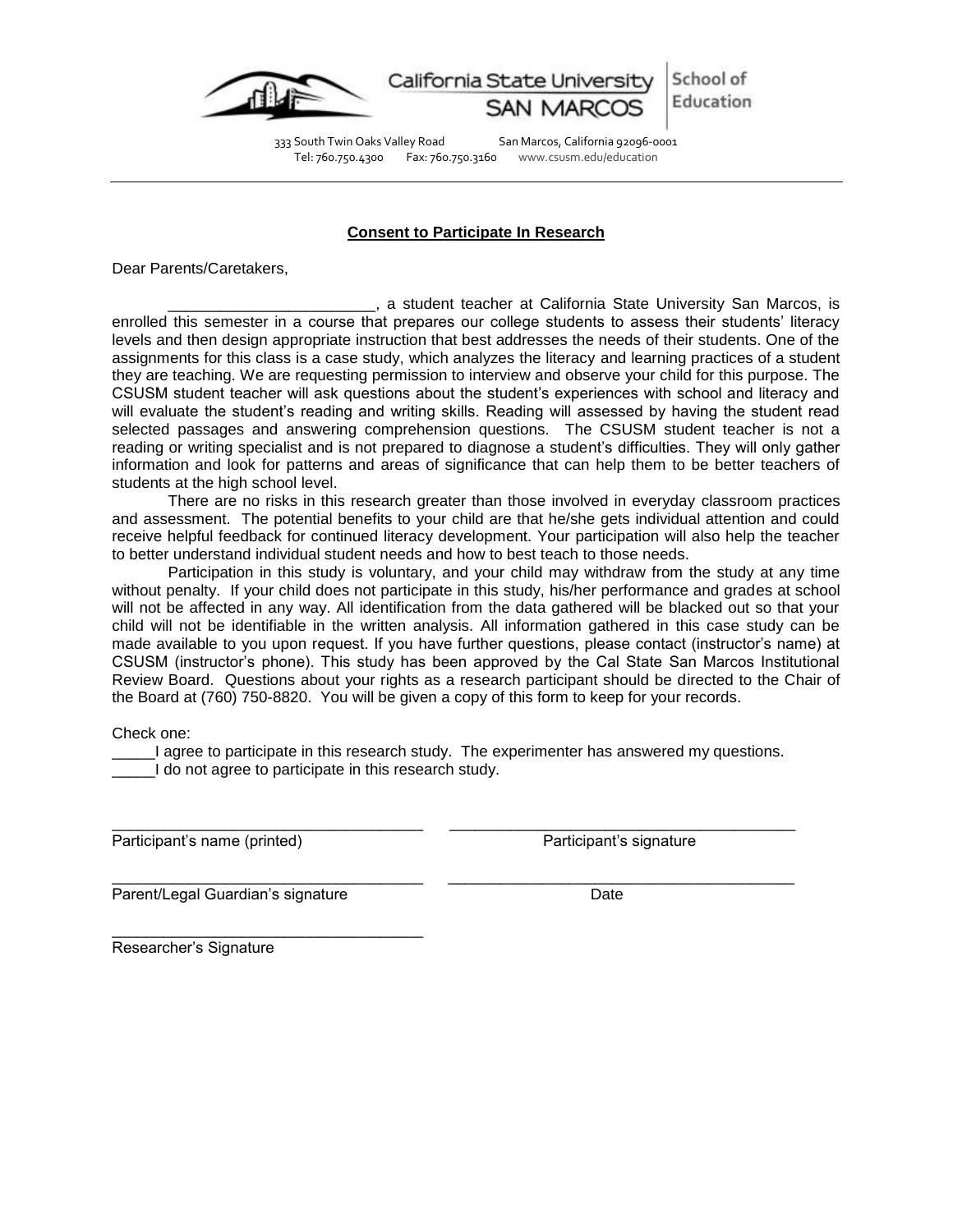

School of California State Universit Education

333 South Twin Oaks Valley Road San Marcos, California 92096-0001<br>Tel: 760.750.4300 Fax: 760.750.3160 www.csusm.edu/education

www.csusm.edu/education

#### **PERMISO**

Estimados Padres o Encargada/o:

es un estudiante de la Facultad de Pedagogía en la Universidad Estatal de San Marcos que cursa estudios para convertirse en maestra/o. Actualmente dicho estudiante está matriculada/o en un curso que prepara a futuros maestros en el campo de la evaluación. Parte de esta preparación incluye el evaluar a los niños en el proceso de la lectoescritura. Uno de los trabajos que tienen que completar para recibir su título de maestro es de analizar las destrezas de lecto-escritura de los niños. Es por esta razón que usted recibe esta carta en la cual se solicita su permiso para que su hija/o pueda participar en esta actividad.

Nuestro estudiante universitatrio le hará preguntas a su hija/o con respecto a las experiencias que ha tenido su hija/o en la lectura y escritura, y evaluará estas destrezas. Para evaluar la lectura, su hija/o tendrá que leer un pasaje de un cuento y contestar algunas preguntas. Para evaluar la escritura, su hija/o tendrá que escribir un párrafo acerca de un tópico que le interese. El estudiante universitario no es especialista en lecto-escritura, solo recopilará datos que usará para analizar el nivel de aprendizaje de un niño. De esta manera, el estudiante universitario podrá aumentar su capacidad para entender mejor las necesidades en la lecto-escritura de los estudiantes.

En este studio no hay ningún riesgo previsible para su hija/o. Los beneficios de dicha evaluación podrían incluír ayuda especial para que su hija/o mejore su capacidad académica en la lecto-escritura. Su participación también podría ayudar a la maestra/o de su hija/o a entender mejor las necesidades en la lecto-escritura de los estudiantes.

La participación en este proyecto es completamente voluntaria, de tal manera que su hija/o podrá dejar de participar cuando quiera, sin ninguna consecuencia negativa. Su decisión de permitir o impedir que su hija/o participe no ejercerá ninguna influencia en sus calificaciones, el trato que recibe, o cualquier otro aspecto de su proceso escolar. Para asegurar confidencialidad total, todos los nombres de los estudiantes serán eliminados. La información recopilada estará a su disposición si desea verla. Si tiene preguntas o desea mayor información acerca de este estudio, por favor comuníquese con [instructor's name] en la Universidad Estatal de San Marcos, [instructor's phone number]. Este proyecto ha sido aprobado por la Junta Directiva Institucional (un comité universitario de protección a participantes en proyectos de investigación). Si tiene preguntas acerca de sus derechos como participante en esta investigación, puede dirigírselas al Presidente de la Junta Directiva, (760) 750-8820.

Se le otorgará una copia de este formulario.

Por favor marque uno:

Doy permiso de que mi hija/o, \_ participe en el estudio. Todas mis preguntas con respecto al estudio han sido contestadas.

\_\_\_\_\_\_\_\_\_\_\_\_\_\_\_\_\_\_\_\_\_\_\_\_\_\_\_\_\_\_\_ \_\_\_\_\_\_\_\_\_\_\_\_\_\_\_\_\_\_\_\_\_\_\_\_\_\_\_\_\_\_\_\_\_

\_\_\_\_\_\_\_\_\_\_\_\_\_\_\_\_\_\_\_\_\_\_\_\_\_\_\_\_\_\_\_\_\_\_\_\_\_\_\_\_\_\_\_\_\_\_\_\_\_\_\_\_\_\_\_\_\_\_\_\_\_\_\_\_\_

\_\_\_\_\_\_\_\_\_\_\_\_\_\_\_\_\_\_\_\_\_\_\_\_\_\_\_\_\_\_\_\_\_\_\_\_\_\_\_\_\_\_\_\_\_\_\_\_\_\_\_\_\_\_\_\_\_\_\_\_\_\_\_\_\_

No doy permiso de que mi hija/o participle en el estudio.

Nombre del participante (EN LETRA DE MOLDE) Firma del participante

Firma del padre o encargada/o Fecha

Firma de la (del) investigador/a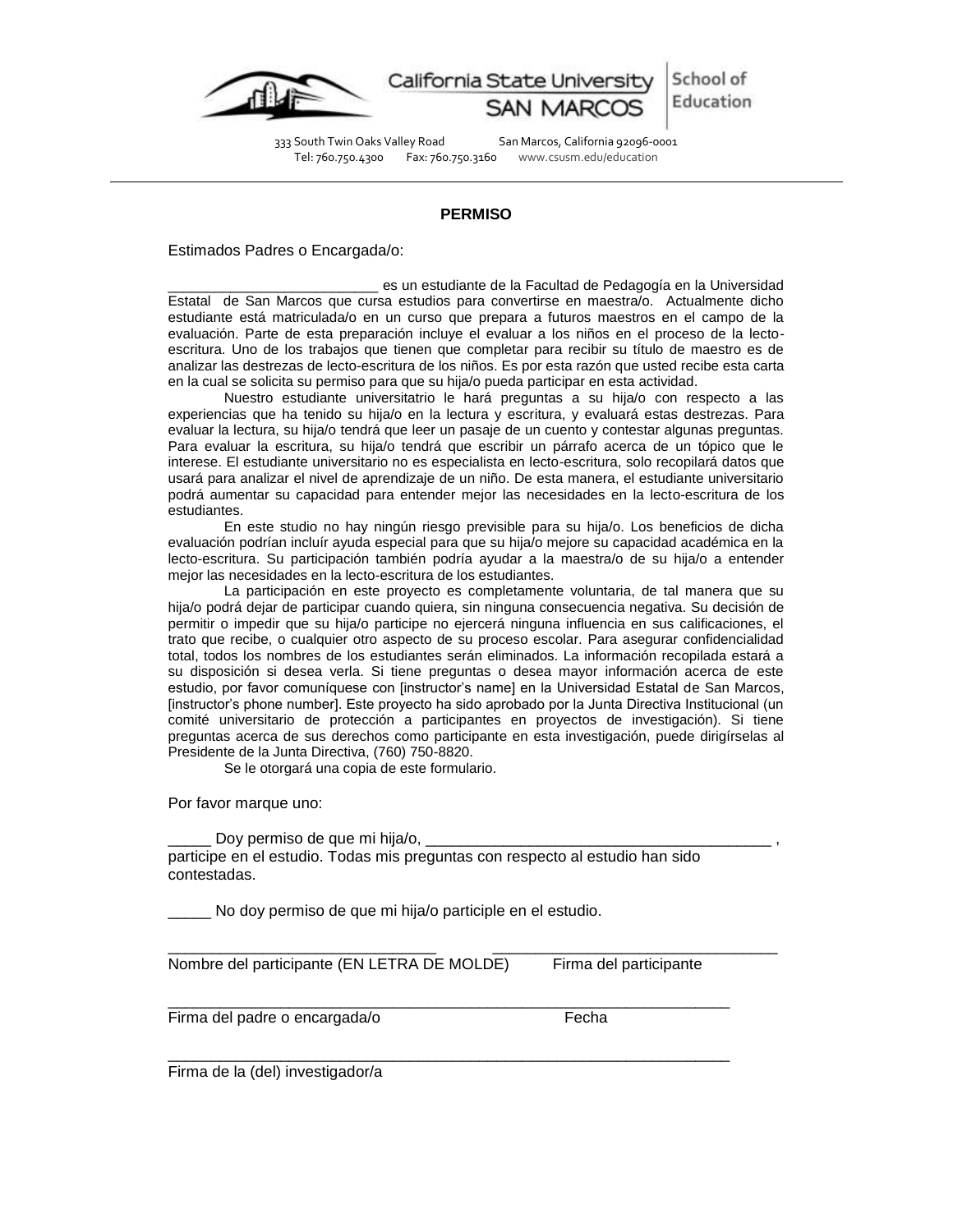### EDMI 522 - Literacy Education **Reading and Writing Interview – Guiding Questions**

<span id="page-12-0"></span>What are you learning to do in reading? [writing]

How are you learning it? Who is helping you?

What is easy about reading, what's hard? [writing]

What do you do before you start to read? [write]

While you are reading, if you come to a word that you don't understand or don't know, you \_\_\_\_\_\_\_\_\_\_\_\_\_\_\_\_\_\_\_ [writing]

How can you tell when someone is a good reader? [writer]

is a good reader because

Do you think ever comes to a word that s/he doesn't know?

If comes to word s/he doesn't know, what do you think does?

What would your teacher do to help someone who doesn't know a word while s/he is reading? [writing]

What do you do to help yourself understand and/or remember a story after you have read it?

Do you think that you are a good reader? [writer] Why or why not?

What would you like to learn to do next as a reader? [writer]

How do you think you will learn it? (Will someone help you?)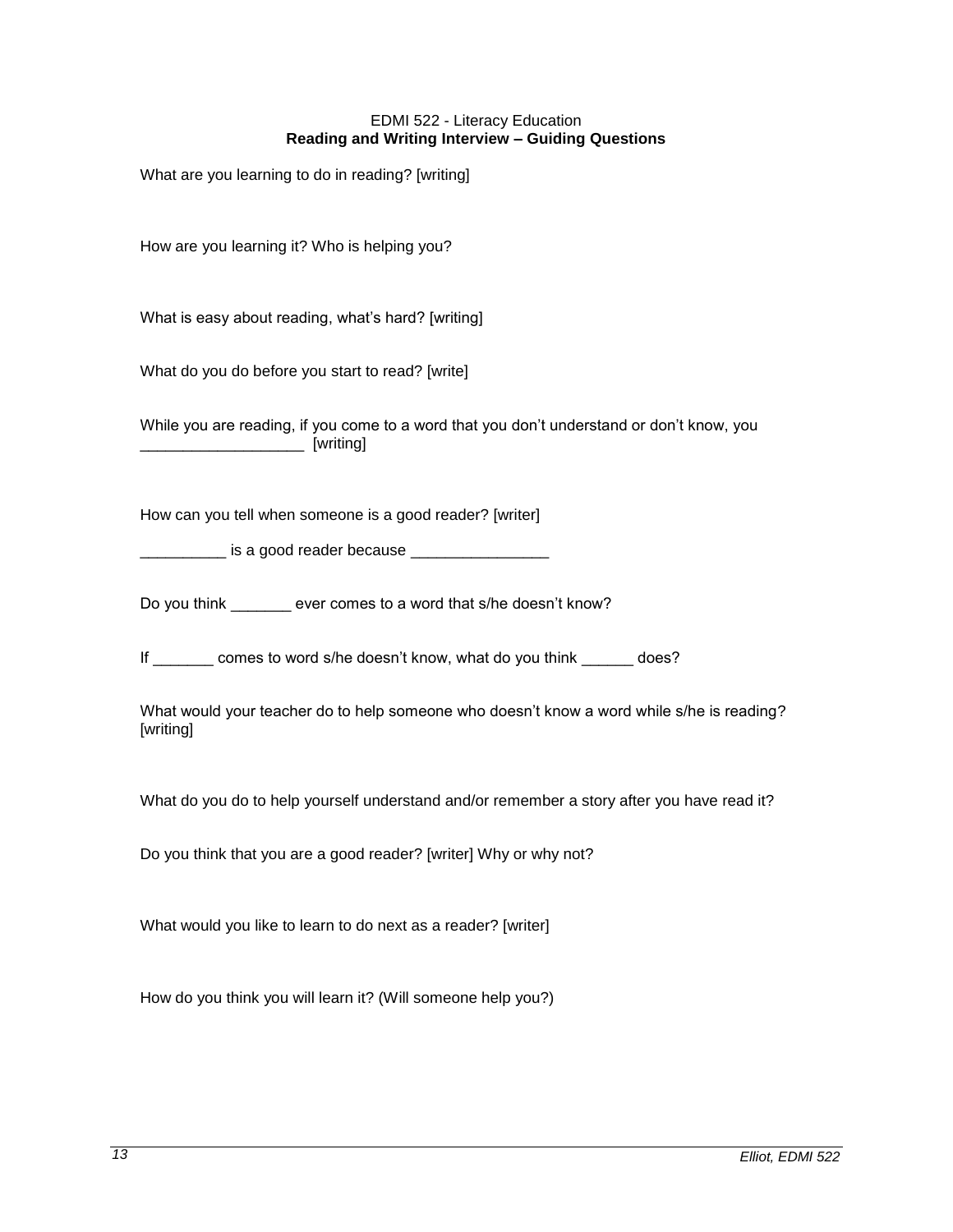## EDMS 522 - Literacy Education Reading and Writing Interview – Guiding Questions **(**Spanish)

¿Que estas aprendiendo hace en la lectura? En la escritura?

¿Como estas aprendiendo? ¿Quien te ayuda?

¿Que es fácil acerca de la lectura? (Escritura?) ¿Que es dificil acerca de la lectura? (Escritura?)

¿Que haces antes de empieza a leer? ¿Que haces antes de empieza a escribir?

¿Cuando lees, si llegas a una palabra que no entiende o no sabes, tu

¿Como sabes cuando alguien es un buen lector? (Escritor?)

Es un buen lector porque

¿Piensas que encuentra una palabra que no entiende/sabe?

¿Si encuentra una palabra que no sabe o entiende que piensa que hace?

¿Que haría tu maestro/a para ayudar a alguien que no sabe una palabra mientras ella o el lee?

¿Que haces para ayudarte a ti mismo/a para comprender o recordar un cuento despues que lo has leído?

¿Piensas que eres un buen lector/escritor? ¿Porque o porque no?

¿Que te gustaría aprende como lector? (Escritor?) ¿Como piensas que lo aprenderas? ¿Te ayudara alguien ?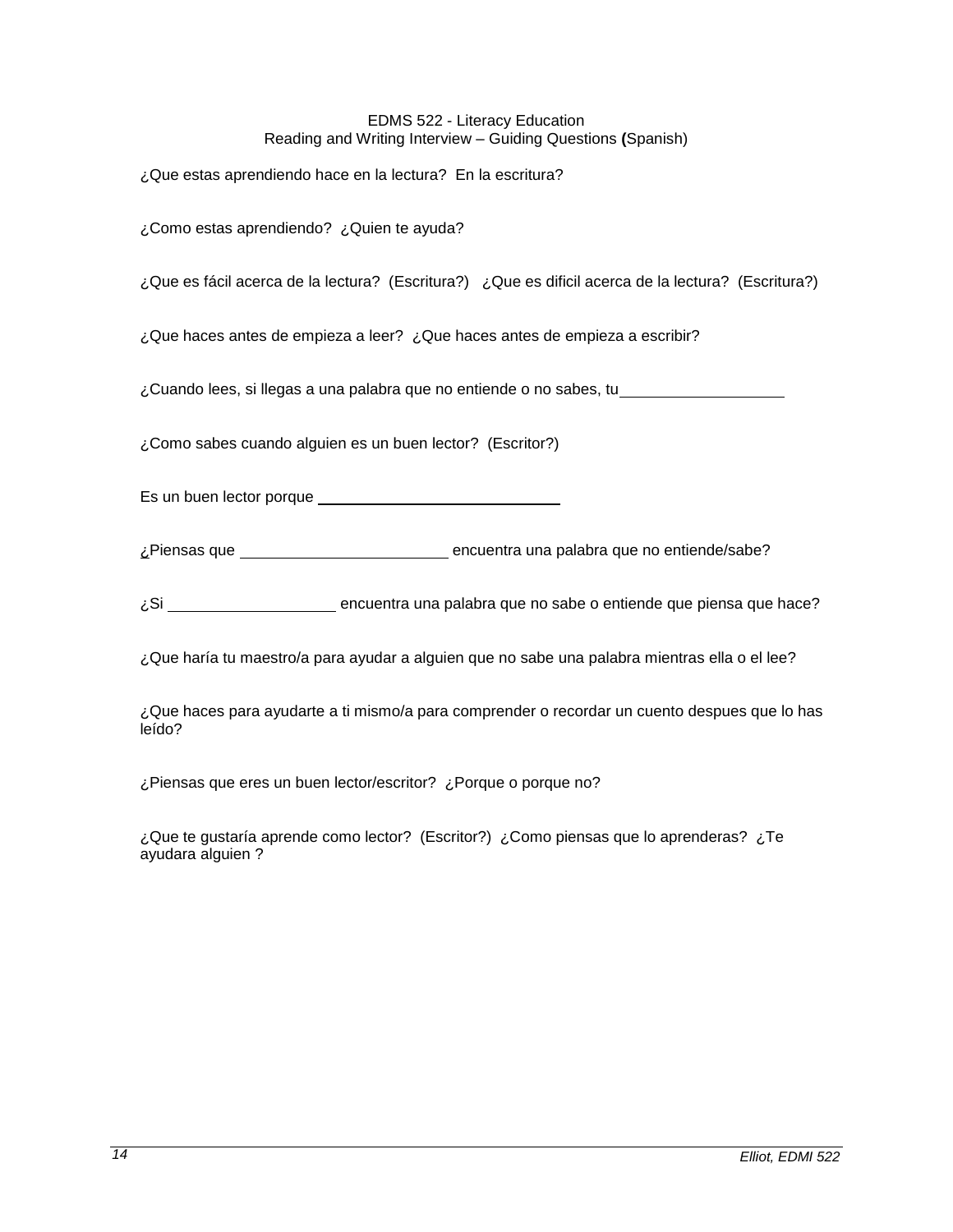

School of California State Universit Education

333 South Twin Oaks Valley Road San Marcos, California 92096-0001<br>Tel: 760.750.4300 Fax: 760.750.3160 www.csusm.edu/education www.csusm.edu/education

> **Patricia Elliot, M.Ed. Email:** [pelliotl@csusm.edu](mailto:pelliotl@csusm.edu)

January 21, 2015

Dear Teachers,

A very important literacy component of the credential program is understanding reading and writing processes. Credential students are asked to take a very close look at one student, assess their reading and writing and make recommendations to improve them. From the assessment and observations, credential students develop an instructional plan to assist that student in building on his or her strengths and work on his or her needs. The data gathering should take approximately three or four half hour sessions with the student. This assignment is important for their preparation as future teachers and also important to prepare them to pass the Reading Instructional Competence Assessment (RICA), which must be passed to receive a credential. Here is what the credential students are asked to do for this assignment:

- 1. Select a student at your site who is experiencing difficulties with reading. Discuss possible times for giving the assessments. You will need to obtain written parental permission to work with this student
- 2. Interview the student. Interview formats can be found in the case study packet. Record the answers on tape (optional). Write up the responses as part of the project.
- 3. Administer Johns' Word Test (form A). Start at 2 to 3 grade levels below the student's grade level placement.
- 4. Administer John's reading passages. Identify the student's independent, instructional and frustration levels using the reading passages in the Basic Reading Inventory. Ask the student to retell the story, and ask the comprehension questions as listed in the John's. Audiotape the student's responses (optional).
- 5. Develop an Instructional Plan based on the student's strengths and needs.

You can see a more detailed description of what needs to be done in my syllabus at <http://lynx.csusm.edu/coe/facultyStaff/Syllabus.asp> (look for EDMI 522). Any assistance you can give the students in accomplishing this important work will be appreciated.

Thank you, Patricia Elliot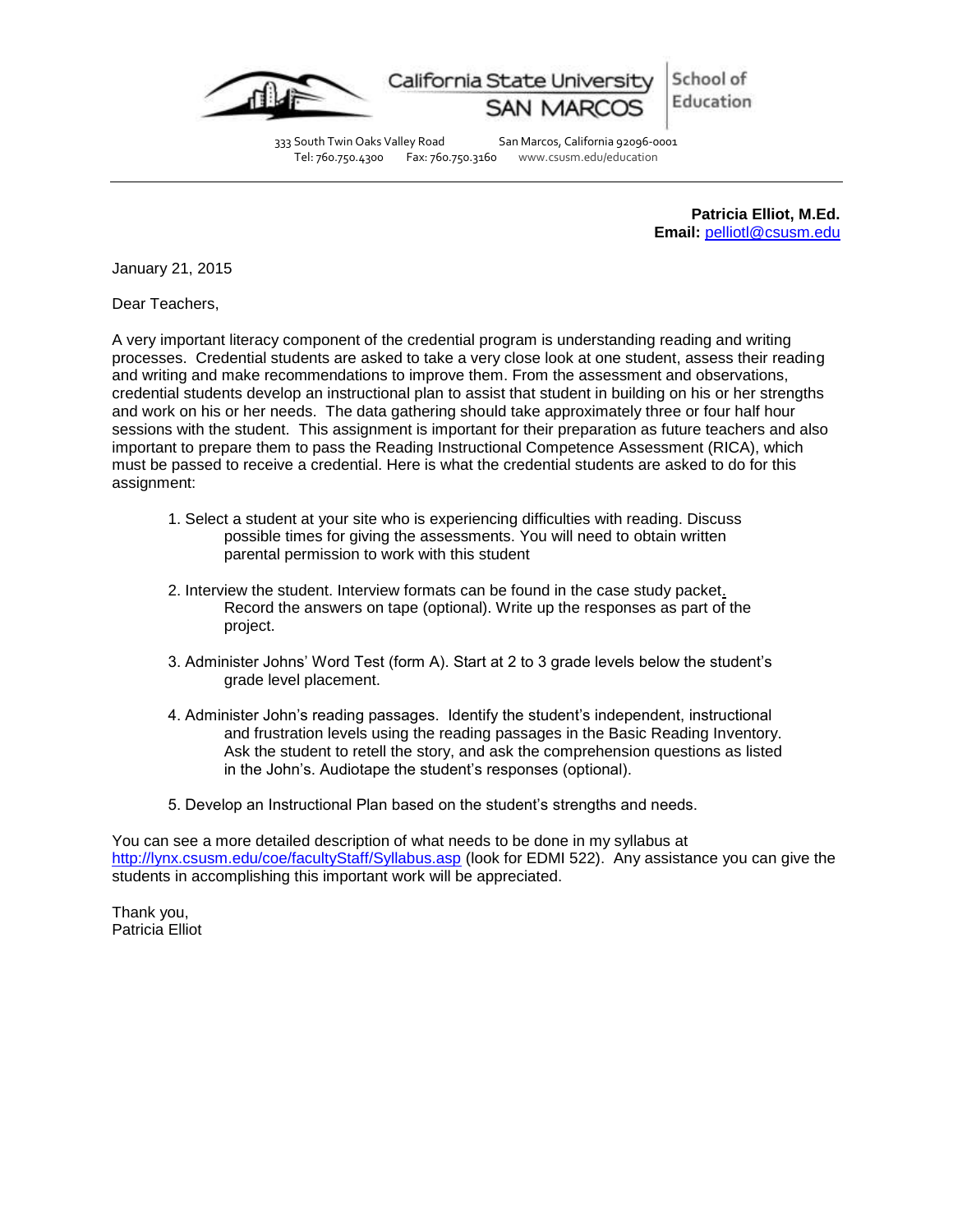<span id="page-15-0"></span>for

- 1. \_\_\_\_\_\_\_\_ (5pts.) Learning about your student: This section includes the students age, grade level, interests, ethnic and linguistic background, etc. It includes the results of your interview with the student. Summarize the interview and include the original responses in an appendix.
- 2. \_\_\_\_\_\_\_\_\_ (15 pts.) Reading assessment: Summarize the information gained from the Informal Reading Inventory (the word lists, passages, miscues, retells, and comprehension questions) and include the original data in an appendix. There should be a chart with independent, instructional and frustration reading levels that is easy to find and correct
- 3. \_\_\_\_\_\_\_ (15 pts.) Recommendations: based on the information you have gathered about the student, discuss his or her strengths (very important - what can he or she do) and weaknesses: what does this student need to work on.
- 4. \_\_\_\_\_\_\_ (20 pts.) Instructional Plan: Design an instructional plan for your student. You are the teacher. Make specific instructional recommendations for how a teacher could work with this student in the future. You might also make recommendations for the student and parents: what can the student do on his or her own that is not dependent on the teacher. Knowing what you know about your student as a result of assessment, what areas would an appropriate instructional plan focus on? Why? Refer to the standards in the reading/language Arts Framework for CA Public Schools for your child's grade level to guide you as you design the intervention plan. Also refer to specific strategies the student needs to work on.
- 5. \_\_\_\_\_\_\_ (5pts.) Reflection: Based on your classroom observations of reading and writing as well as on what you learned in the assessment process and intervention process, what would you do differently or try differently? What other scaffolds or strategies would you use? How would you use them? What other interventions would you try? What would your next steps in assessment be
- 6. \_\_\_\_\_\_\_(5pts.) Appendix: Include the reading and writing interviews, the John's forms, writing samples, and writing rubric.

Total: \_\_\_\_\_\_\_\_\_\_\_\_ (65 possible)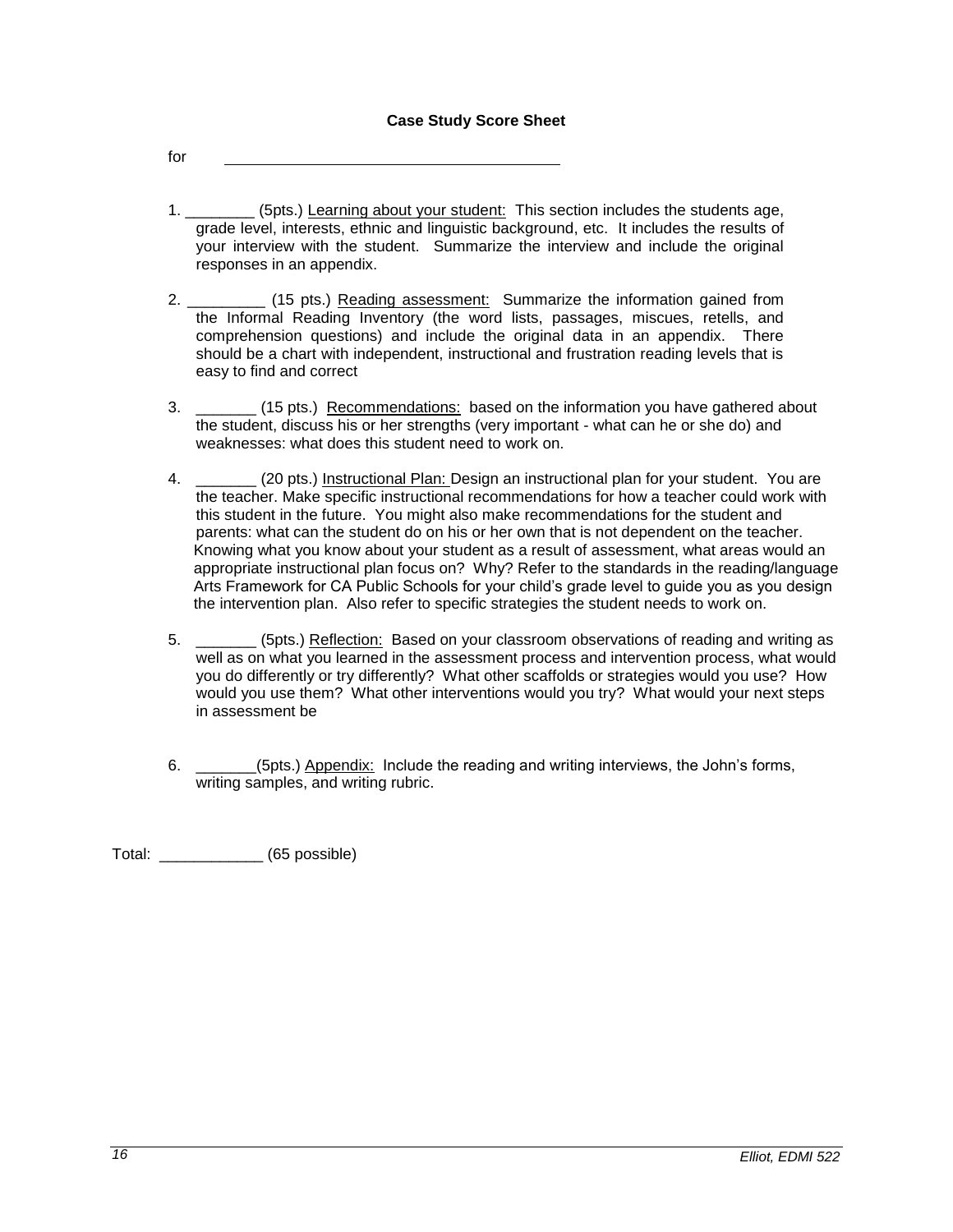### **Grading Standards**

<span id="page-16-0"></span>

|                                                | Points                                                                    | Due                                |
|------------------------------------------------|---------------------------------------------------------------------------|------------------------------------|
| Reading reflections                            | 35 points                                                                 | Each class session                 |
| Case Study                                     | 65 points                                                                 | March 11                           |
| <b>Writing Portfolio</b>                       | 20 points                                                                 | March 3                            |
| Writing strategy lesson                        | 15 points                                                                 | Sign up                            |
| <b>Educational App Presentation</b>            | 5 points                                                                  | Sign up                            |
| Professional dispositions                      | 10 points                                                                 |                                    |
| Total                                          | 150 points                                                                |                                    |
| $A = 139-150$ points<br>$A = 135 - 138$ points | $B+ = 131 - 134$ points<br>$B = 124-133$ points<br>$B = 120 - 123$ points | $C_{+}$ = 116-122<br>$C = 110-115$ |
|                                                |                                                                           |                                    |

#### **COE Attendance Policy**

<span id="page-16-1"></span>Due to the dynamic and interactive nature of courses in the College of Education, all students are expected to attend all classes and participate actively. At a minimum, students must attend more than 80% of class time, or s/he may not receive a passing grade for the course at the discretion of the instructor. Individual instructors may adopt more stringent attendance requirements. Should the student have extenuating circumstances, s/he should contact the instructor as soon as possible.

A good student is one who adheres to standards of dependability and promptness. If you miss more than two class sessions or are late (or leave early) for more than three sessions, you cannot receive an A. If you miss more than three class sessions you cannot receive a B. Notification of absences does not allow students to assume they are automatically excused from class or making up missed class. Late assignments will be penalized by a 5% deduction in points for each weekday late. After two weeks, late assignments will be given a zero. If you have extraordinary circumstances in your life that will impact your assignments, please let me know. I want you to be able to stay in school and succeed. If you have any questions or concerns, please feel free to come in and speak with me about them.

#### **RICA Test Prep**

#### <span id="page-16-2"></span>**Home Page: [http://www.rica.nesinc.com](http://www.rica.nesinc.com/)**

**Prep Materials: [http://www.rica.nesinc.com/RC\\_preparation\\_materials.asp](http://www.rica.nesinc.com/RC_preparation_materials.asp)**

For the first semester we will complete the following content areas:

- Domain 1: Planning, Organizing, and Managing Reading Instruction
- Domain 2: Word Analysis
- Domain 3: Fluency
- Domain 4: Vocabulary, Academic Language and Background Knowledge
- Domain 5: Reading Comprehension Narrative

For the second semester we will complete these areas:

- Domain 1: Planning, Organizing, and Managing Reading Instruction
- Domain 4: Vocabulary, Academic Language and Background Knowledge
- Domain 5: Reading Comprehension Informational and content areas Relationship among reading, writing and oral language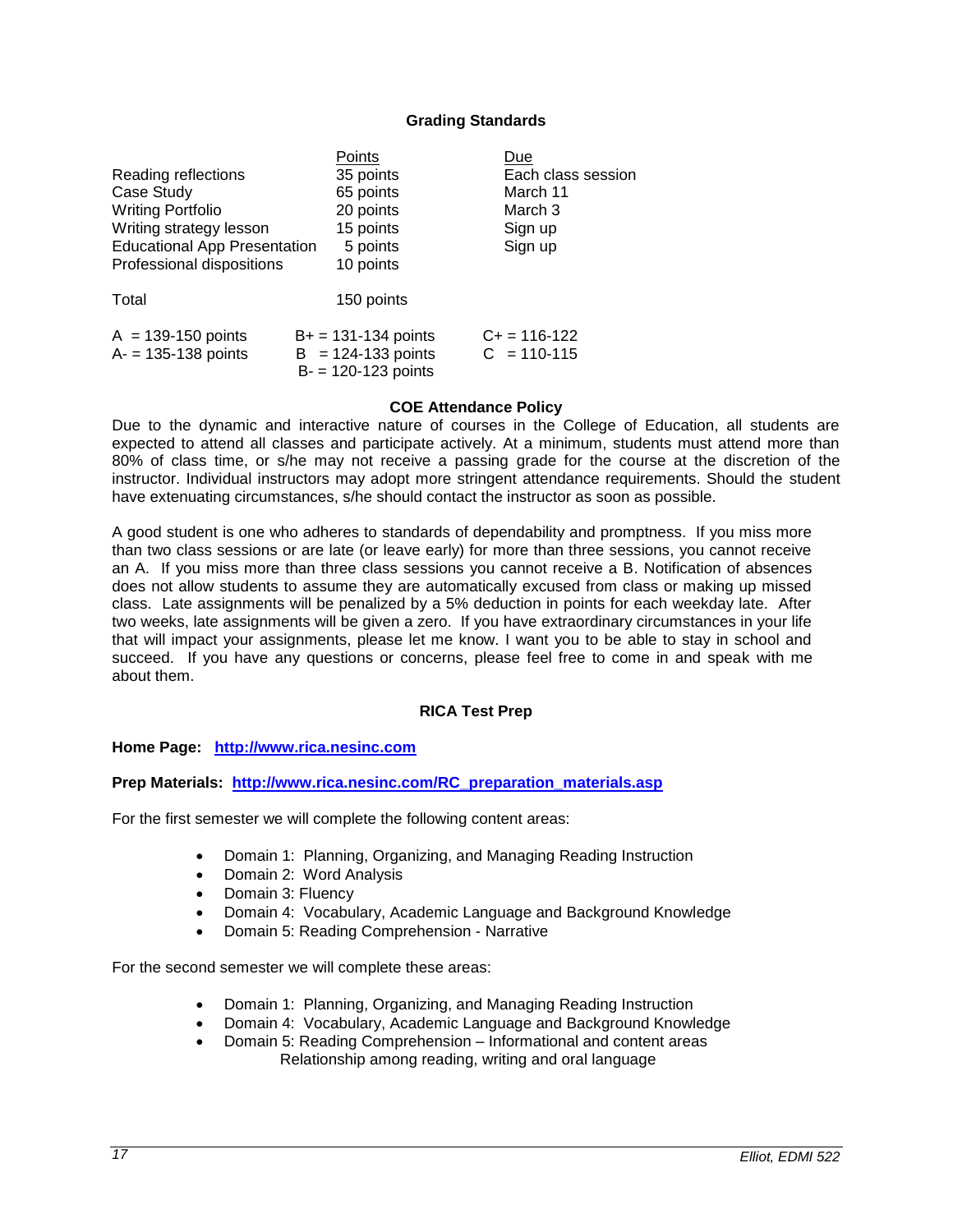Note: Besides the course readings and course work, Dr. Alice Quiocho's web site can also serve as a resource. The address is: http://public.csusm.edu/Quiocho/testing.html.

- A RICA analysis sheet including:
- (a) what this content area(s) is about (Put it in your own words  $-2$  to 4 sentences),
- (b) 2 ways of assessing this content area (include rationale), and

(c) 1 way of teaching it (description and accommodations). Describe the teaching strategy and explain how it supports reading, writing and/or language arts development. Include description of 3 accommodations minimum.

- An observation form (except for section 1).
- A technology-rich assignment that enhances your teaching and student learning.
- Lesson plans, articles, and any other resources collected within class or student teaching that would be helpful.

# <span id="page-17-0"></span>**Example 1: California Reading Initiative Reading/ Language Arts Components Grid**

| Component | <b>How to Assess</b><br>include rationale) | How to Teach It<br>(Strategies) | <b>Accommodations</b><br>(at least 3) |
|-----------|--------------------------------------------|---------------------------------|---------------------------------------|
|           |                                            |                                 |                                       |
|           |                                            |                                 |                                       |
|           |                                            |                                 |                                       |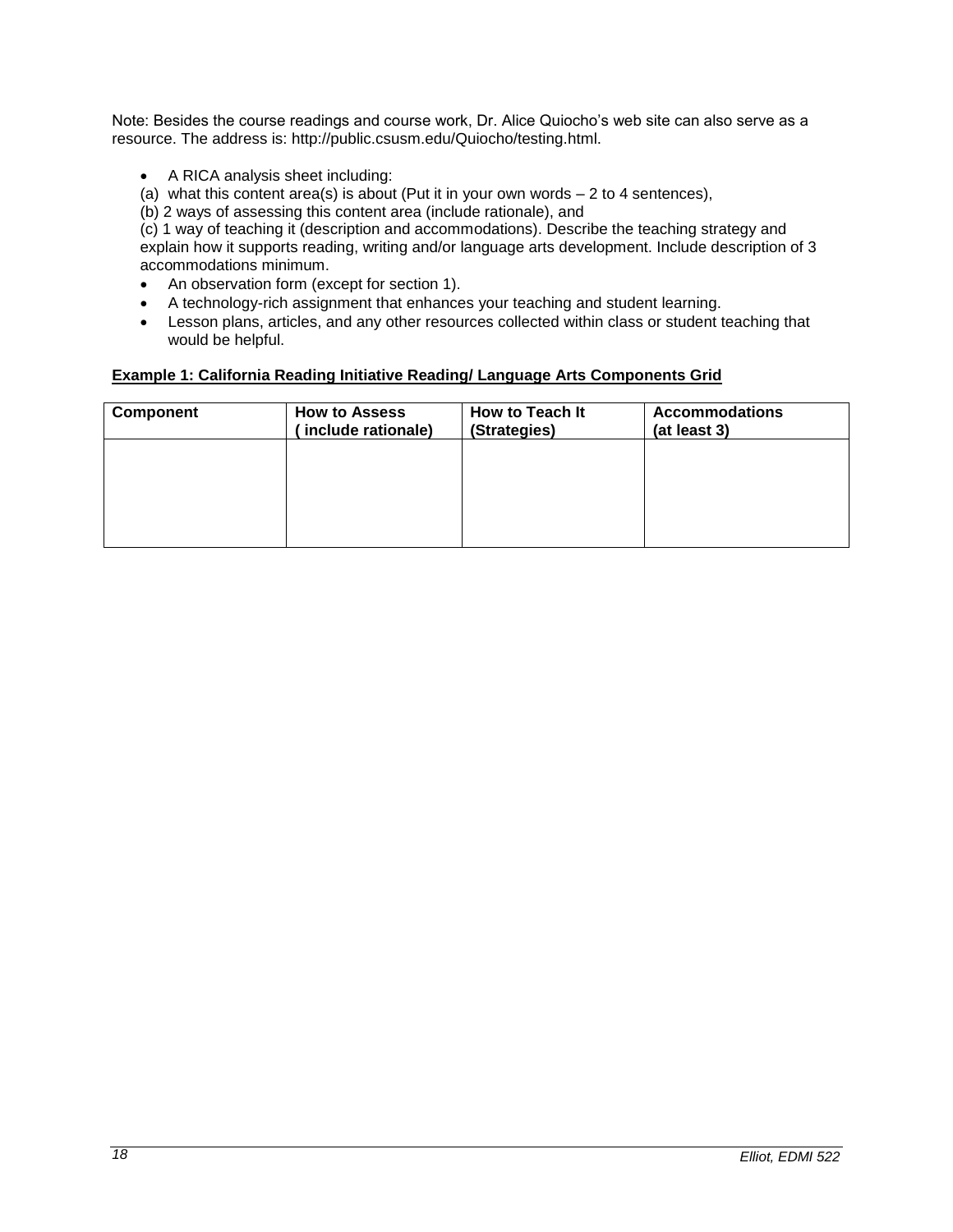# <span id="page-18-0"></span>**Example 2: RICA Analysis Sheet**

<span id="page-18-1"></span>

| Component             | <b>How to Assess</b>                                                                                                                                                                                                                                                                                                                                                                                                                                                                                                                                                                                     | How to Teach it                                                                                                                                                                                                                                                                                                                                                                                                                                                                                                                                                                                                                                                               | <b>Accommodations</b>                                                                                                                                                                                                                                                                                                                                                                                                                                                                                                                                                                                                                                                                                                                                                                                                                                                                                                                                                                                                                                                                                                                                           |
|-----------------------|----------------------------------------------------------------------------------------------------------------------------------------------------------------------------------------------------------------------------------------------------------------------------------------------------------------------------------------------------------------------------------------------------------------------------------------------------------------------------------------------------------------------------------------------------------------------------------------------------------|-------------------------------------------------------------------------------------------------------------------------------------------------------------------------------------------------------------------------------------------------------------------------------------------------------------------------------------------------------------------------------------------------------------------------------------------------------------------------------------------------------------------------------------------------------------------------------------------------------------------------------------------------------------------------------|-----------------------------------------------------------------------------------------------------------------------------------------------------------------------------------------------------------------------------------------------------------------------------------------------------------------------------------------------------------------------------------------------------------------------------------------------------------------------------------------------------------------------------------------------------------------------------------------------------------------------------------------------------------------------------------------------------------------------------------------------------------------------------------------------------------------------------------------------------------------------------------------------------------------------------------------------------------------------------------------------------------------------------------------------------------------------------------------------------------------------------------------------------------------|
|                       |                                                                                                                                                                                                                                                                                                                                                                                                                                                                                                                                                                                                          | (Strategies)                                                                                                                                                                                                                                                                                                                                                                                                                                                                                                                                                                                                                                                                  |                                                                                                                                                                                                                                                                                                                                                                                                                                                                                                                                                                                                                                                                                                                                                                                                                                                                                                                                                                                                                                                                                                                                                                 |
| Phonemic<br>Awareness | Phonemic awareness is<br>assessed by finding out whether<br>or not the student is capable of<br>manipulating the language. For<br>example:<br>I would ask a student to<br>$\bullet$<br>pick out the first sound or<br>last sound of a word,<br>I would ask the student to<br>$\bullet$<br>identify, pronounce and<br>blend sounds or a segment<br>of a word,<br>I would ask students to<br>$\bullet$<br>identify sentences, words,<br>or sounds to see if they are<br>aware of the structure of a<br>sentence.<br><b>Assessment Tools</b><br>1.) The Yopp-Singer Test of<br><b>Phonemic Segmentation</b> | These are strategies that can<br>be used to teach ELL and<br>non-ELL students phonetic<br>awareness,<br>Involve students in<br>$\bullet$<br>poetry, rhymes and<br>songs of all types,<br>Use a chant to clap<br>$\bullet$<br>syllables in students'<br>names,<br>Sort known objects or<br>$\bullet$<br>pictures into groups of<br>similar sounds (Realia<br>Cans),<br>Play a guessing game<br>$\bullet$<br>using picture cards and<br>help the children to put<br>together blends to make<br>their guess,<br>Sing songs that allow<br>$\bullet$<br>children to replace<br>sounds with other<br>sounds, even to make<br>nonsense words,<br>Read to your students.<br>$\bullet$ | For children with special<br>needs I would use these<br>strategies,<br>Specific skills<br>$\bullet$<br>instruction alongside a<br>basal reading<br>program-This means I<br>would ask students<br>what sounds they hear<br>in certain words or<br>what word would make<br>sense in an empty<br>space within a<br>sentence. This<br>strategy would allow<br>me to assess my<br>student's progress,<br>Great children's<br>$\bullet$<br>literature books<br>including, nursery<br>rhymes, alliterative<br>books, picture books,<br>rhyming books,<br>repetitive pattern<br>books, Dr. Seuss<br>books, and alphabet<br>books with word-<br>picture formats,<br>Rhymes, chants, finger<br>$\bullet$<br>rhymes, manipulatives,<br>games, role-playing,<br>Writing journals and<br>$\bullet$<br>quick writes<br>(encourage invented<br>spelling!),<br>Provide a print rich<br>$\bullet$<br>environment including<br>the use of Word Walls,<br>Rebus activities-this<br>$\bullet$<br>activity is when you<br>replace a noun in a<br>sentence with a picture<br>of the noun. The<br>student can then<br>replace the picture with<br>an invented spelling of<br>the word. |